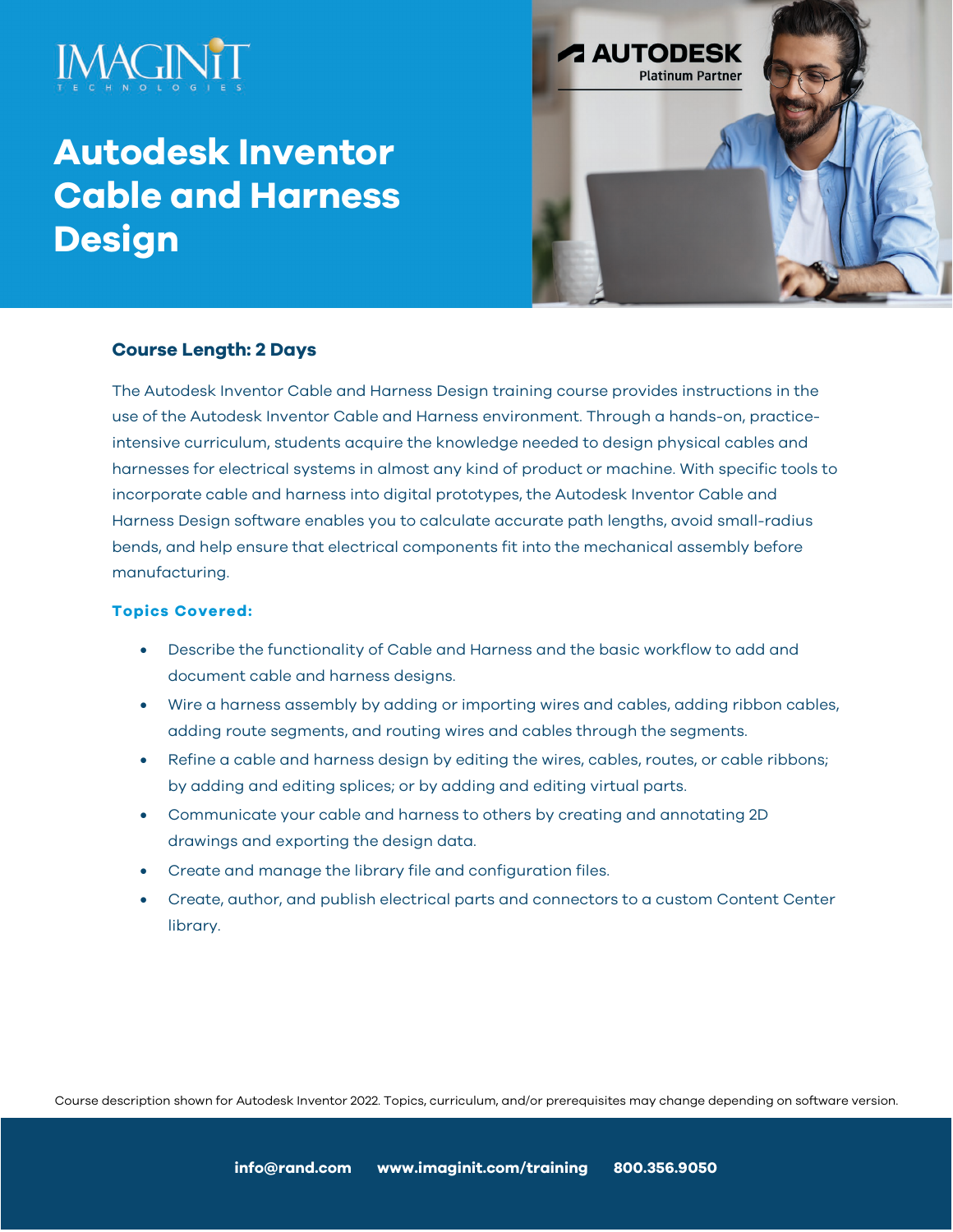



#### **Prerequisites:**

This training course is designed for experienced users of the Autodesk Inventor software. The following is recommended:

- Users should have completed the Autodesk Inventor: Introduction to Solid Modeling training course or have an equivalent understanding of the Autodesk Inventor user interface and working environments.
- Knowledge of part modeling, assembly modeling, and drawing view creation and annotation, is recommended.

#### **Learning Guide Contents**

#### **Chapter 1: Getting Started Creating Cable and Harness Designs**

• Lesson: Creating Cable and Harness Designs

#### **Chapter 2: Wire a Harness Assembly**

- Lesson: Adding Wires and Cables
- Lesson: Routing Wires and Cables
- Lesson: Importing Wire and Cable Data
- Lesson: Adding Ribbon Cables

#### **Chapter 3: Refine a Cable and Harness Design**

- Lesson: Modifying Wires, Cables, Segments, and Ribbon Cables
- Lesson: Working with Splices
- Lesson: Working with Virtual Parts

#### **Chapter 4: Communicate the Design**

- Lesson: Creating Drawing Views of Cable and Harness Designs
- Lesson: Annotating Nailboards
- Lesson: Exporting and Reporting Design Data

#### **Chapter 5: Configure Library and Report Configuration Files**

- Lesson: Library Definitions and Library Files
- Lesson: Configuration Files for Reports, Imports, and Exports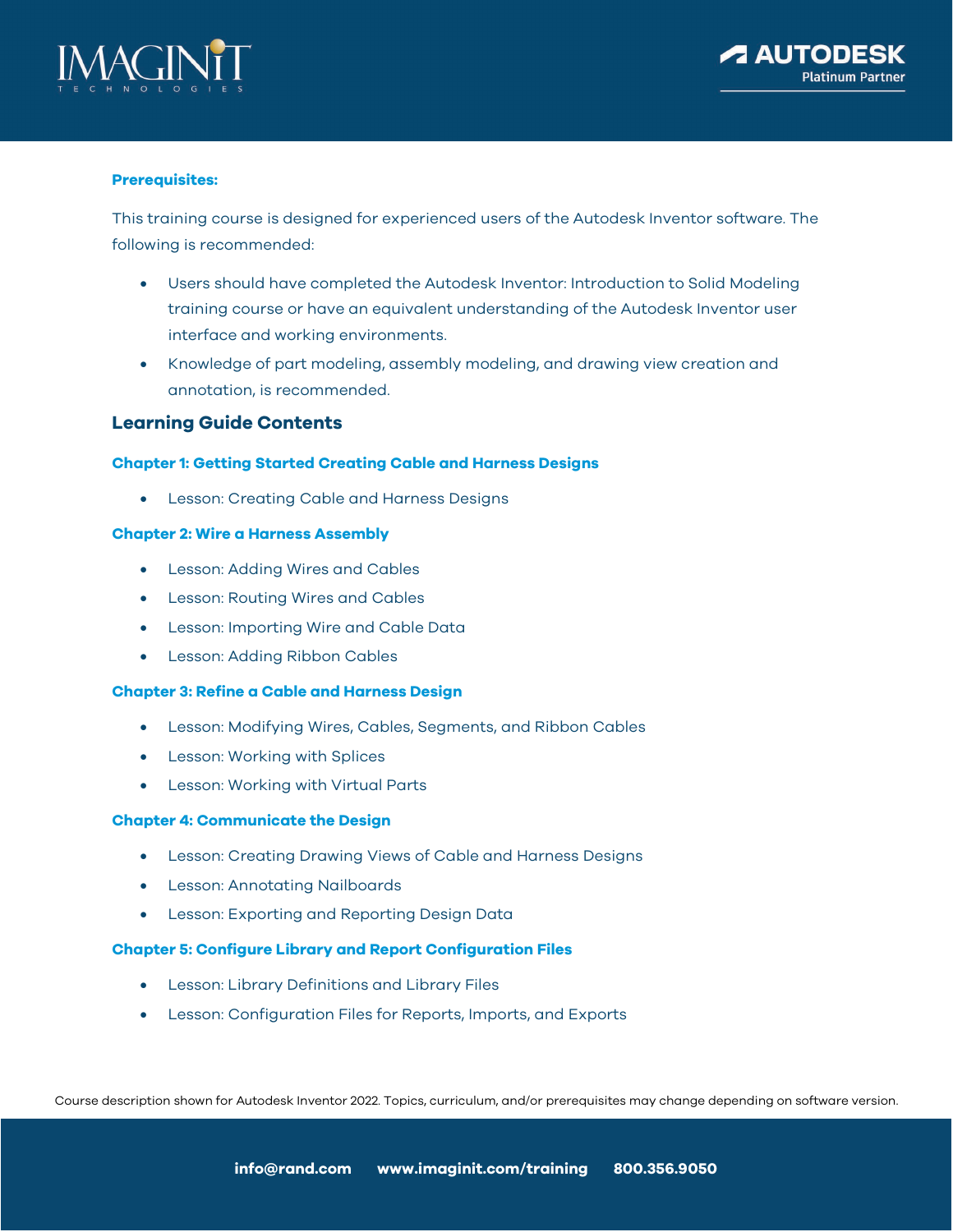



#### **Chapter 6: Create, Author, and Publish Electrical Content**

- Lesson: Defining Electrical Parts and Connectors
- Lesson: Managing Libraries
- Lesson: Creating Library Content
- Lesson: Managing Library Content